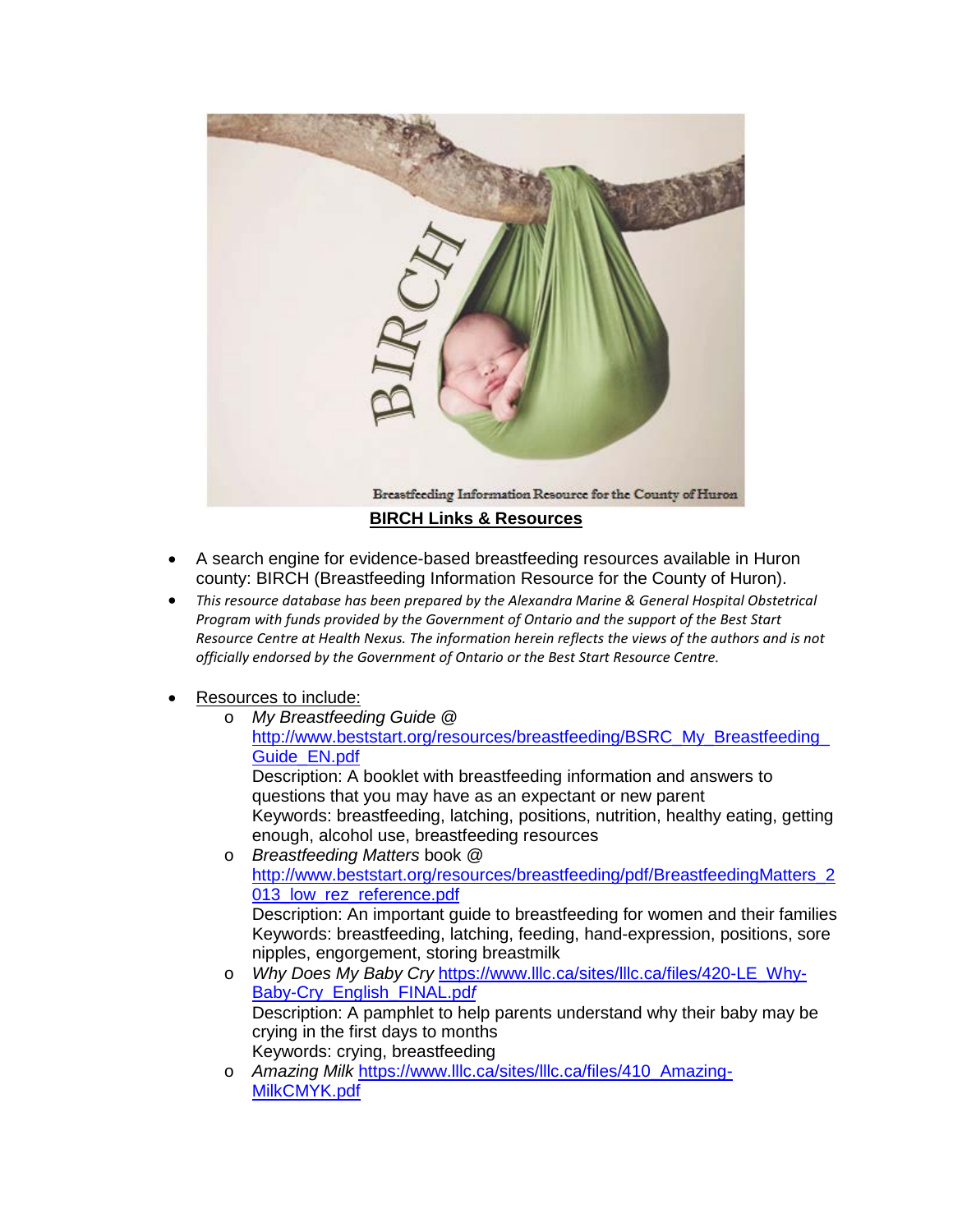Description: A pamphlet to help parents understand the benefits of breastfeeding to mom and baby Keywords: benefits, breastfeeding

- o *Breastfeeding your child past infancy is normal.*  [http://www.huronhealthunit.ca/health-topics/breastfeeding/importance-of](http://www.huronhealthunit.ca/health-topics/breastfeeding/importance-of-breastfeeding/breastfeeding-your-toddler/)[breastfeeding/breastfeeding-your-toddler/](http://www.huronhealthunit.ca/health-topics/breastfeeding/importance-of-breastfeeding/breastfeeding-your-toddler/) Description: A fact sheet to describe the benefits of extended breastfeeding to mom and toddler Keywords: extended breastfeeding, benefits
- o *Thrush* @

[http://www.beststart.org/resources/breastfeeding/Thrush\\_Fact%20Sheets\\_En](http://www.beststart.org/resources/breastfeeding/Thrush_Fact%20Sheets_Eng_rev2.pdf) [g\\_rev2.pdf](http://www.beststart.org/resources/breastfeeding/Thrush_Fact%20Sheets_Eng_rev2.pdf)

Description: A fact sheet on what thrush is in mom or baby and what to do about it

Keywords: thrush, yeast, sore nipples, diaper rash, white spots mouth, breastfeeding challenges

o *Blocked Ducts* @ [http://www.beststart.org/resources/breastfeeding/Ducts\\_Fact%20Sheets\\_Eng](http://www.beststart.org/resources/breastfeeding/Ducts_Fact%20Sheets_Eng_rev2.pdf) [\\_rev2.pdf](http://www.beststart.org/resources/breastfeeding/Ducts_Fact%20Sheets_Eng_rev2.pdf)

Description: A fact sheet about the causes and treatments of blocked ducts in breastfeeding moms

Keywords: blocked ducts, pain, swelling, redness, breastfeeding challenges o *Mastitis* @

http://www.beststart.org/resources/breastfeeding/Infection\_Fact%20Sheets [Eng\\_rev2.pdf](http://www.beststart.org/resources/breastfeeding/Infection_Fact%20Sheets_Eng_rev2.pdf)

Description: A fact sheet on the causes and treatments for mastitis or breast infection

Keywords: mastitis, breast infection, breastfeeding challenges

o *10 Great Reasons to Breastfeed* @ [http://www.phac-aspc.gc.ca/hp-ps/dca](http://www.phac-aspc.gc.ca/hp-ps/dca-dea/stages-etapes/childhood-enfance_0-2/nutrition/pdf/reasons-raisons-eng.pdf)[dea/stages-etapes/childhood-enfance\\_0-2/nutrition/pdf/reasons-raisons](http://www.phac-aspc.gc.ca/hp-ps/dca-dea/stages-etapes/childhood-enfance_0-2/nutrition/pdf/reasons-raisons-eng.pdf)[eng.pdf](http://www.phac-aspc.gc.ca/hp-ps/dca-dea/stages-etapes/childhood-enfance_0-2/nutrition/pdf/reasons-raisons-eng.pdf)

Description: Breastfeeding is best for you and your baby and here are 10 great reasons to breastfeed your baby Keywords: breastfeeding, benefits

- o *Information for Prenatal & New Families (see below)* Description: A listing of helpful phone numbers and websites in Huron and Perth county for prenatal and new families Keywords: breastfeeding resources, information
- o *Where to turn for Breastfeeding Information & Support in Huron County* (see below)
- o Description: A listing of websites and phone numbers, as well as feeding clinic locations available to breastfeeding mothers in Huron county Keywords: breastfeeding resources, information, support, feeding clinics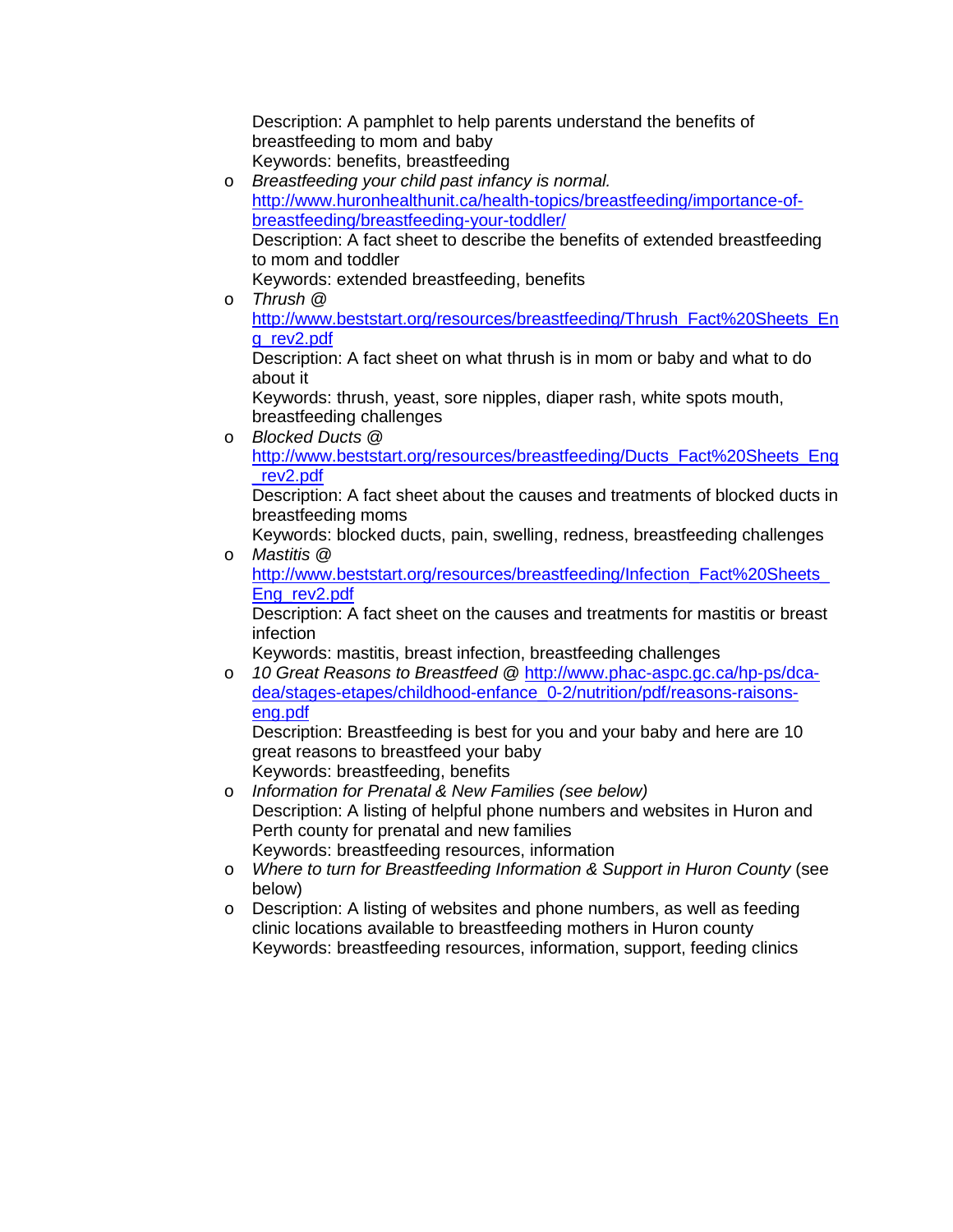

# **Huron County Health Unit**

519.482.3416 or 1.877.837.6143 (Clinton)

- 519.357.4993 (Wingham) www.huronhealthunit.com
- Information on breastfeeding, prenatal and postnatal health, postpartum mood disorders, infant and child health information, safety, nutrition & parenting

Check us out on Facebook

\*Breastfeeding Connections Huron County \*Parenting in Huron

| - Public Health Nurse Drop-In at various locations in Huron County.<br>Call 519.482.3416 for times & dates or visit our website www.huronhealthunit.com                                              |                                                                                                                                                   |  |  |  |  |
|------------------------------------------------------------------------------------------------------------------------------------------------------------------------------------------------------|---------------------------------------------------------------------------------------------------------------------------------------------------|--|--|--|--|
| <b>Ontario Early Years</b><br>519.482.8505 or 1.888.371.5718 www.huroncounty.ca/childcare<br>- Programs for parents, babies/children offered throught the County                                     | <b>Poison Centre</b><br>1.800.268.9017 or<br>www.ontariopoisoncentre.ca                                                                           |  |  |  |  |
| <b>Rural Response for Healthy Children</b><br>519.482.8777 or 1.800.479.0716 www.rrhc.on.ca<br>- Parent mentors, dads program, parenting programs, T.H.E. BUS toy lending services across the County |                                                                                                                                                   |  |  |  |  |
| Motherisk Information Line<br>1.877.439.2744 www.motherisk.org<br>-Information on drugs and pregnancy and breastfeeding                                                                              | <b>Websites for Child Health Information</b><br>www.aboutkidshealth.ca (Hospital for Sick Children)<br>www.caringforkids.cps.ca (Canadian Pediate |  |  |  |  |
| <b>Ask a Dietitian</b><br>1.877.510.5102 www.eatrightontario.ca                                                                                                                                      | Telehealth - 24 hours a day<br>1866 797 0000                                                                                                      |  |  |  |  |
| Huron Perth Centre for Children & Youth<br>519.482.3931 www.hpcentre.on.ca<br>- Counselling families on mental health & behavioural issues for children up to 17 years old                           |                                                                                                                                                   |  |  |  |  |
| CINOT - Children in Need of Treatment Program<br>519.482.3416 or 1.877.837.6143<br>www.huronhealthunit.com/dental_health/dental_cinot<br>- Financial help with dental care for children              |                                                                                                                                                   |  |  |  |  |
| Infant & Toddler Safety Association<br>1.519.570.0181 or 1.888.570.0181 www.infantandtoddlersafety.ca<br>- Car seat safety & information on recalls & safety issues for babies & children            | <b>Car Seat Safety Information</b><br>519.482.3416                                                                                                |  |  |  |  |
| <b>Crisis Intervention</b><br>- Telephone counselling 519.527.0155 or 1.888.829.7484                                                                                                                 | <b>Huron-Perth Children's Aid Society</b><br>519.524.7356 or 1.800.265.5198 www.h-pcas.ca                                                         |  |  |  |  |
| <b>Women's Shelter</b><br>Crisis Line 519.524.6245 or 1.800.265.5506 / Business Line 519.524.5333 www.huronwomensshelter.com                                                                         |                                                                                                                                                   |  |  |  |  |
| <b>Smoker's Helpline</b><br>1.877.513.5333 www.smokershelpline.ca                                                                                                                                    | To find a Midwife<br>www.cmo.on.ca                                                                                                                |  |  |  |  |

**Breast Pump Rental**<sup>(0)</sup>



Melanie Siebert 519.482.8566 or doulamel.siebert@gmail.com

February 2014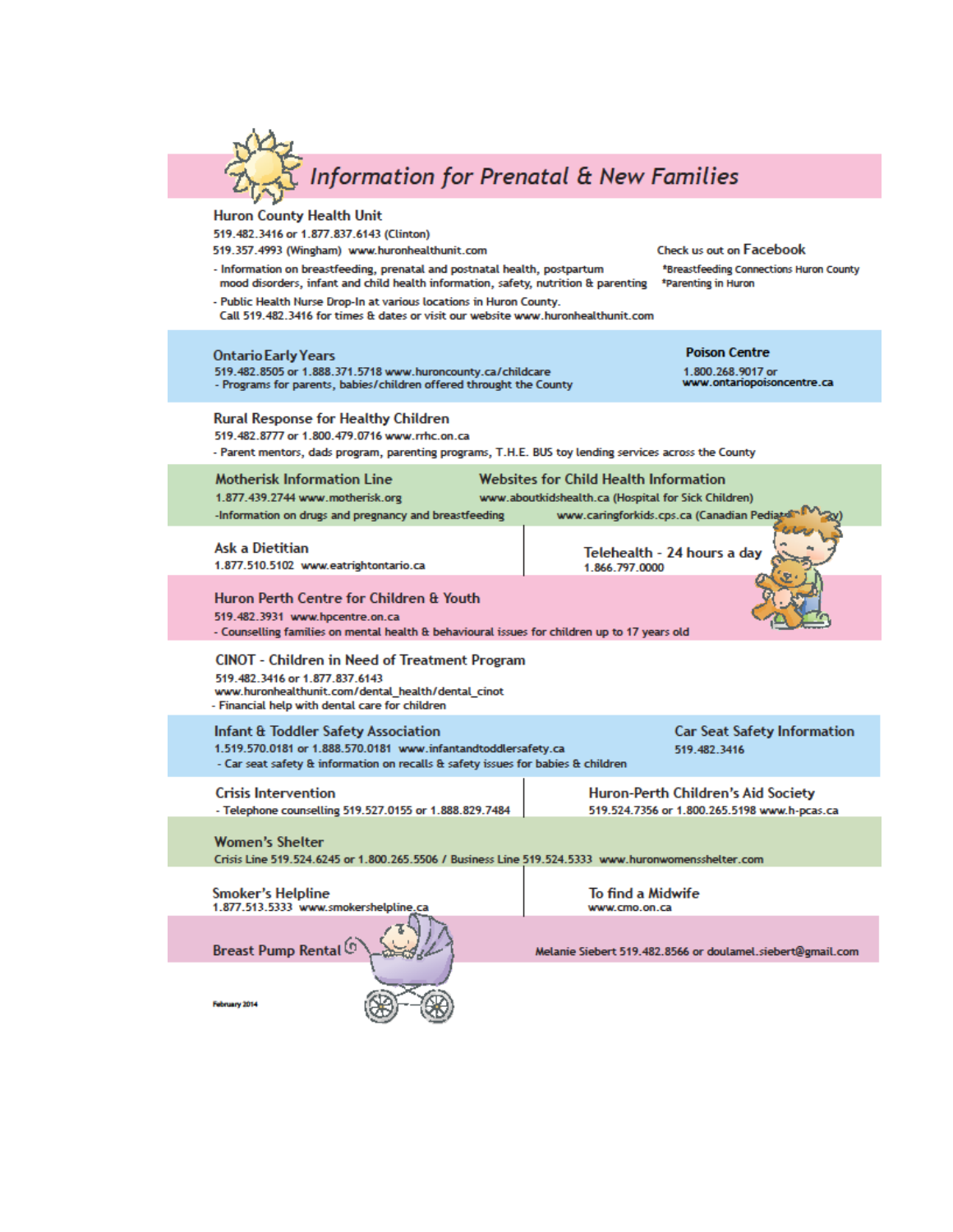

# Where to turn for

**Breastfeeding Information & Support** in Huron County

## **Infant Feeding Clinics**

Meet with a lactation consultant:

- Wingham: Tuesday mornings 9 a.m. 12 noon (Health Unit Office 131 John St. E.)......................519-357-4993
- . Goderich: Friday mornings 9 a.m. 12 noon (Maitland Valley Medical Centre)................................519-524-6060
- $\cdot$  Exeter:

### **Child and Family Health**

• Prenatal classes, child development resources, parenting information and more! 

#### **Online Support**

|                                              | Lactation consultant and other momswww.facebook.com/breastfeedingconnectionshuroncounty |
|----------------------------------------------|-----------------------------------------------------------------------------------------|
| Parenting information for children and teens | .www.facebook.com/parentinginhuron                                                      |
| Parenting and breastfeeding information      | .www.huronhealthunit.ca                                                                 |

#### **MILKS**

Connect with other breastfeeding mothers of Huron County for support and encouragement. 

### **Phone Support**

Talk with a public health nurse

- Clinton: Monday to Friday 8:30 a. m. 4:30 p.m. (Huron County Health Unit) .....................519-482-3416
- . Wingham: Monday to Friday 8:30 a. m. 4:30 p.m. (Health Unit Office 288 Josephine St)........... 519-357-4993

### **Telehealth Ontario Breastfeeding Supports**

A telephone advisory service for new and expectant moms to get advice and support for breastfeeding 

### **Community Support**

Drop in and meet with a public health nurse at your local child and family centre (CFC). 

### **Other Support**

| Dr. Jack Newman                       |  |  | www.breastfeedinginc.ca                        |
|---------------------------------------|--|--|------------------------------------------------|
| Dr. Suzanne Colson                    |  |  | www.biologicalnurturing.com                    |
| Melanie Siebert (Breast pump rentals) |  |  | 519-482-8566 Email: doulamel.siebert@gmail.com |
|                                       |  |  | Revised Feb 2016                               |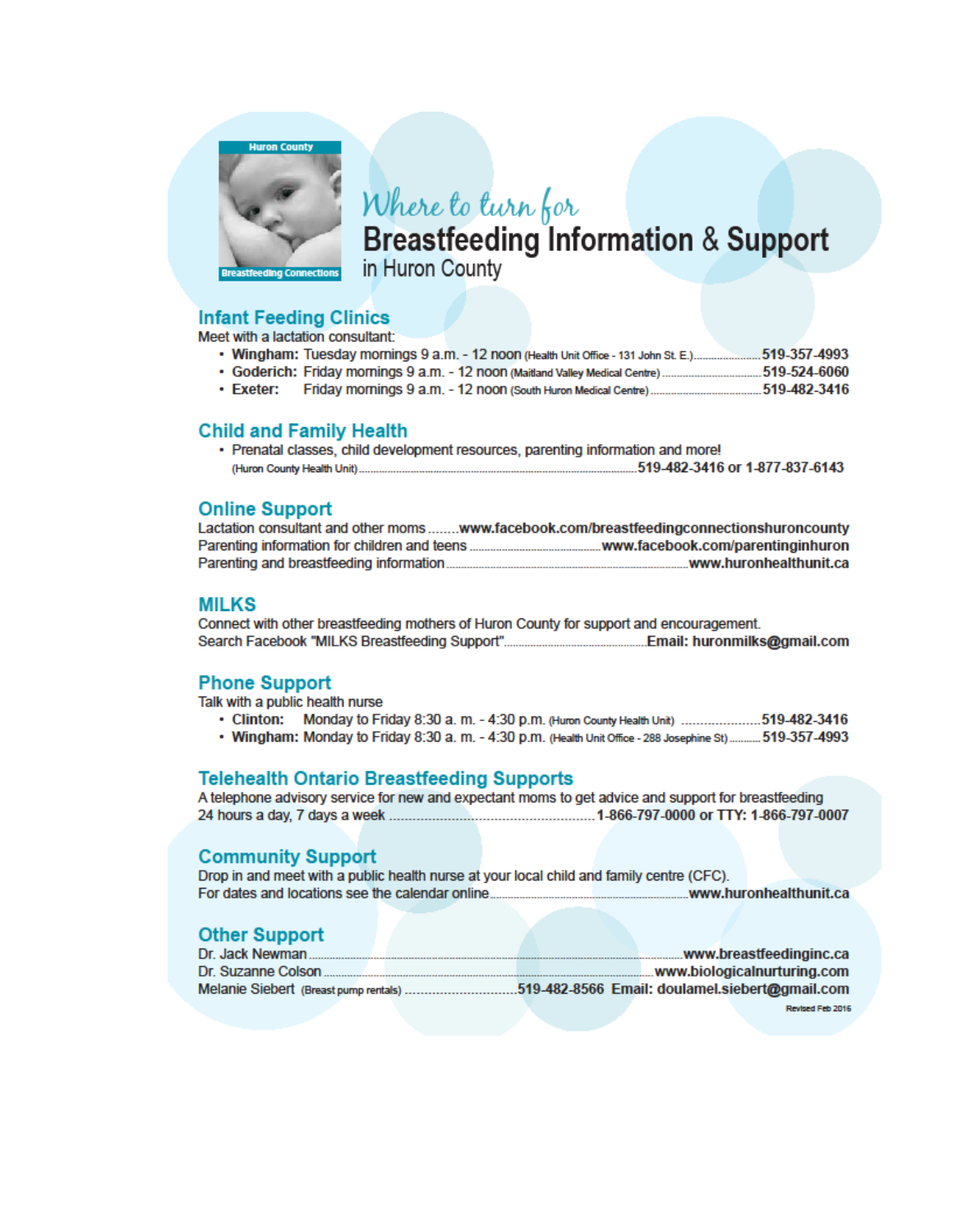- Links to include:
	- Dr. Jack Newman's Breastfeeding Inc. @<http://www.breastfeedinginc.ca/> Description: "The world's breastfeeding resource". Empowering parents by ensuring they receive the most up-to-date information to assist them with their breastfeeding baby. Breastfeeding resources include free information sheets, video clips, and articles. Some resources, such as books, protocols and videos can also be purchased through the website.

Keywords: breastfeeding resources, information, breastfeeding challenges

- Challenges of Breastfeeding:
	- Engorgement @ [http://www.breastfeedinginc.ca/content.php?pagename=doc-](http://www.breastfeedinginc.ca/content.php?pagename=doc-EngRPS)[EngRPS](http://www.breastfeedinginc.ca/content.php?pagename=doc-EngRPS)

Description: Information on how to relieve engorgement to help baby latch

Keywords: breastfeeding challenges, engorgement, latching • Sore nipples @

[http://www.breastfeedinginc.ca/content.php?pagename=doc-](http://www.breastfeedinginc.ca/content.php?pagename=doc-SN)**[SN](http://www.breastfeedinginc.ca/content.php?pagename=doc-SN)** 

Description: Information on how to prevent and treat sore nipples

Keywords: breastfeeding challenges, sore nipples, latching, positioning

Breastfeeding Info Sheets @

<http://www.breastfeedinginc.ca/content.php?pagename=information> Description: A listing of the information sheets available on Dr. Jack Newman's Breastfeeding Inc. website covering topics ranging from benefits of breastfeeding to latching to breastfeeding challenges. Keywords: breastfeeding resources, information, breastfeeding challenges, benefits, latching

# o La Leche League Canada @<http://www.lllc.ca/>

Description: La Leche League Canada encourages, promotes and provides mother-to-mother breastfeeding support and educational opportunities as an important contribution to the health of children, families and society. The website includes links to breastfeeding information sheets and frequently asked breastfeeding questions.

Keywords: breastfeeding resources, information, breastfeeding challenges o Laid-Back Breastfeeding @<http://www.biologicalnurturing.com/>

- Description: A website for mothers-to-be and professionals that contains knowledge and videos about the laid back method of breastfeeding Keywords: breastfeeding positions, latching
- o Huron County Health Unit, Breastfeeding @ <http://www.huronhealthunit.ca/health-topics/breastfeeding/> Description: A website developed by the Huron County Health Unit that has links to information and videos about breastfeeding. Keywords: breastfeeding resources, information
	- Benefits of Breastfeeding @ [http://www.huronhealthunit.ca/health](http://www.huronhealthunit.ca/health-topics/breastfeeding/importance-of-breastfeeding/a-healthy-start/)[topics/breastfeeding/importance-of-breastfeeding/a-healthy-start/](http://www.huronhealthunit.ca/health-topics/breastfeeding/importance-of-breastfeeding/a-healthy-start/) Description: Information from the Huron County Health Unit about the benefits of breastfeeding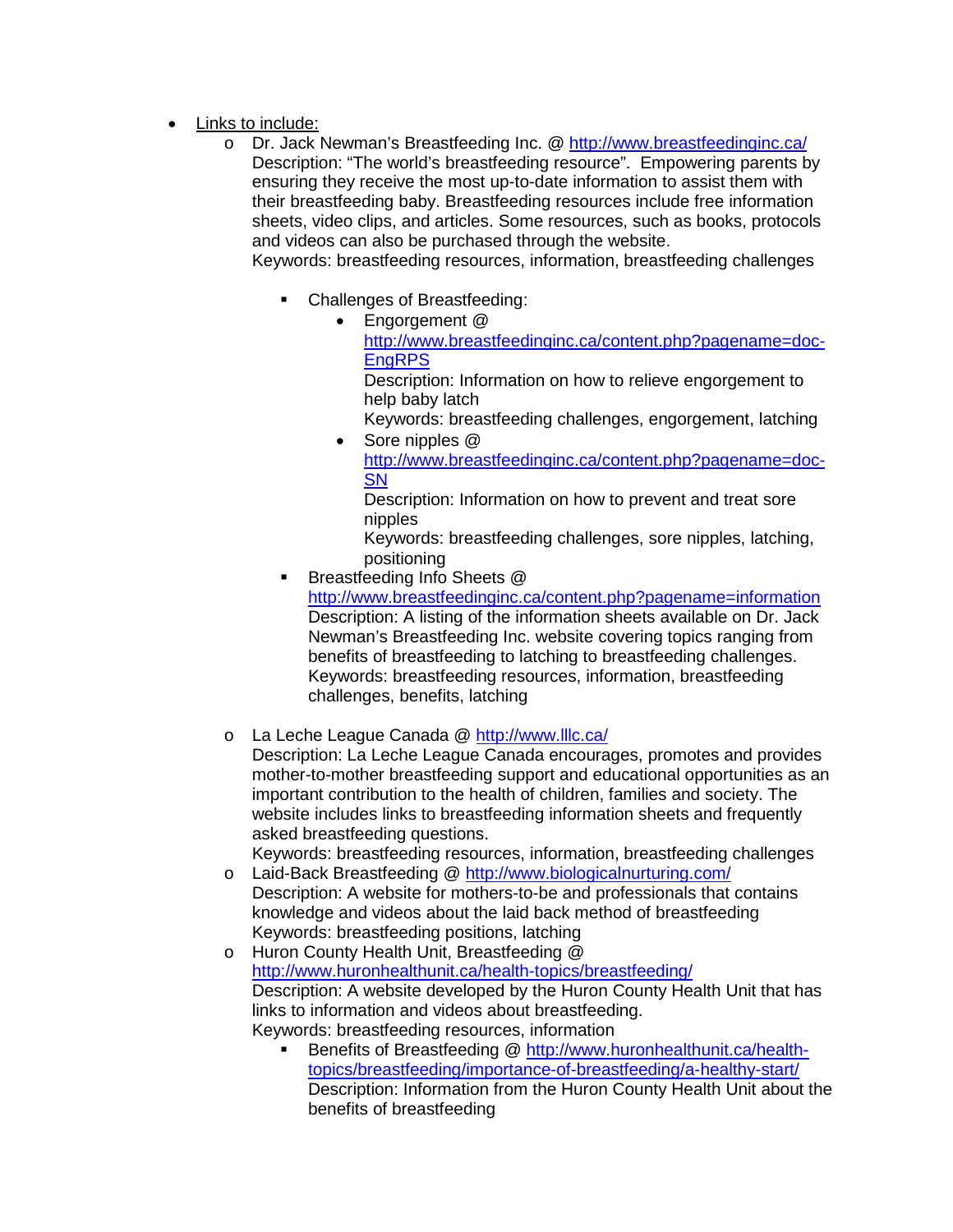Keywords: breastfeeding, benefits

- **Pacifiers @ [http://www.huronhealthunit.ca/health](http://www.huronhealthunit.ca/health-topics/breastfeeding/how-to-succeed-with-breastfeeding/breastfeeding-faqs/pacifiers/)**[topics/breastfeeding/how-to-succeed-with](http://www.huronhealthunit.ca/health-topics/breastfeeding/how-to-succeed-with-breastfeeding/breastfeeding-faqs/pacifiers/)[breastfeeding/breastfeeding-faqs/pacifiers/](http://www.huronhealthunit.ca/health-topics/breastfeeding/how-to-succeed-with-breastfeeding/breastfeeding-faqs/pacifiers/) Description: Information from the Huron County Health Unit about the concerns of pacifier use as well as a discussion of other ways to soothe your baby Keywords: pacifier, breastfeeding, crying
- Local breastfeeding services @ [http://www.huronhealthunit.ca/health](http://www.huronhealthunit.ca/health-topics/breastfeeding/local-services-to-help-you-succeed/)[topics/breastfeeding/local-services-to-help-you-succeed/](http://www.huronhealthunit.ca/health-topics/breastfeeding/local-services-to-help-you-succeed/) Description: Breastfeeding resources recommended by the Huron County Health Unit including infant feeding clinics, contacting a public health nurse or Telehealth Ontario breastfeeding supports, peer support in Huron county, and renting a breast pump. Keywords: breastfeeding resources, feeding clinics, peer support, breast pump
- Community Stories @ [http://www.huronhealthunit.ca/health](http://www.huronhealthunit.ca/health-topics/breastfeeding/listen-to-community-stories/)[topics/breastfeeding/listen-to-community-stories/](http://www.huronhealthunit.ca/health-topics/breastfeeding/listen-to-community-stories/) Description: Link to Breastfeeding Connections Huron County Facebook page as well as the opportunity to listen to breastfeeding stories from women in Huron county Keywords: breastfeeding, peer support
- Nutritional needs during breastfeeding @ [http://www.huronhealthunit.ca/health-topics/breastfeeding/needs](http://www.huronhealthunit.ca/health-topics/breastfeeding/needs-during-breastfeeding/)[during-breastfeeding/](http://www.huronhealthunit.ca/health-topics/breastfeeding/needs-during-breastfeeding/) Description: Information from the Huron County Health Unit about healthy eating while breastfeeding, including links to contact a dietitian Keywords: breastfeeding, nutrition, healthy eating
- Skin-to-skin contact @ [http://www.huronhealthunit.ca/health](http://www.huronhealthunit.ca/health-topics/breastfeeding/skin-to-skin-contact/)[topics/breastfeeding/skin-to-skin-contact/](http://www.huronhealthunit.ca/health-topics/breastfeeding/skin-to-skin-contact/) Description: The benefits of skin to skin contact are presented by the Huron County Health Unit Keywords: breastfeeding, skin to skin, benefits
- Baby-Friendly Initiative @ [http://www.huronhealthunit.ca/health](http://www.huronhealthunit.ca/health-topics/breastfeeding/baby-friendly-initiative-2/)[topics/breastfeeding/baby-friendly-initiative-2/](http://www.huronhealthunit.ca/health-topics/breastfeeding/baby-friendly-initiative-2/) Description: An overview of the Baby Friendly Initiative at the Huron County Health Unit Keywords: breastfeeding, baby friendly
- o Windsor-Essex Health Unit App "WYNI", Breastfeeding Information When You Need It @ [https://www.wechu.org/feeding-your-baby/wyni-breastfeeding](https://www.wechu.org/feeding-your-baby/wyni-breastfeeding-information-when-you-need-it)[information-when-you-need-it](https://www.wechu.org/feeding-your-baby/wyni-breastfeeding-information-when-you-need-it) Description: A description and link to the Windsor-Essex County Health Unit breastfeeding app for android and iPhone devices. WYNI has answers to commonly asked breastfeeding questions and concerns, a tracking feature (to track breastfeeds, diaper changes and baby's growth), and helpful videos. Keywords: breastfeeding resources, information, app
- Niagara Region Health Unit App "M+B2B", Mother & Baby To Be @ [https://www.niagararegion.ca/living/health\\_wellness/pregnancy/baby\\_app.asp](https://www.niagararegion.ca/living/health_wellness/pregnancy/baby_app.aspx) [x](https://www.niagararegion.ca/living/health_wellness/pregnancy/baby_app.aspx)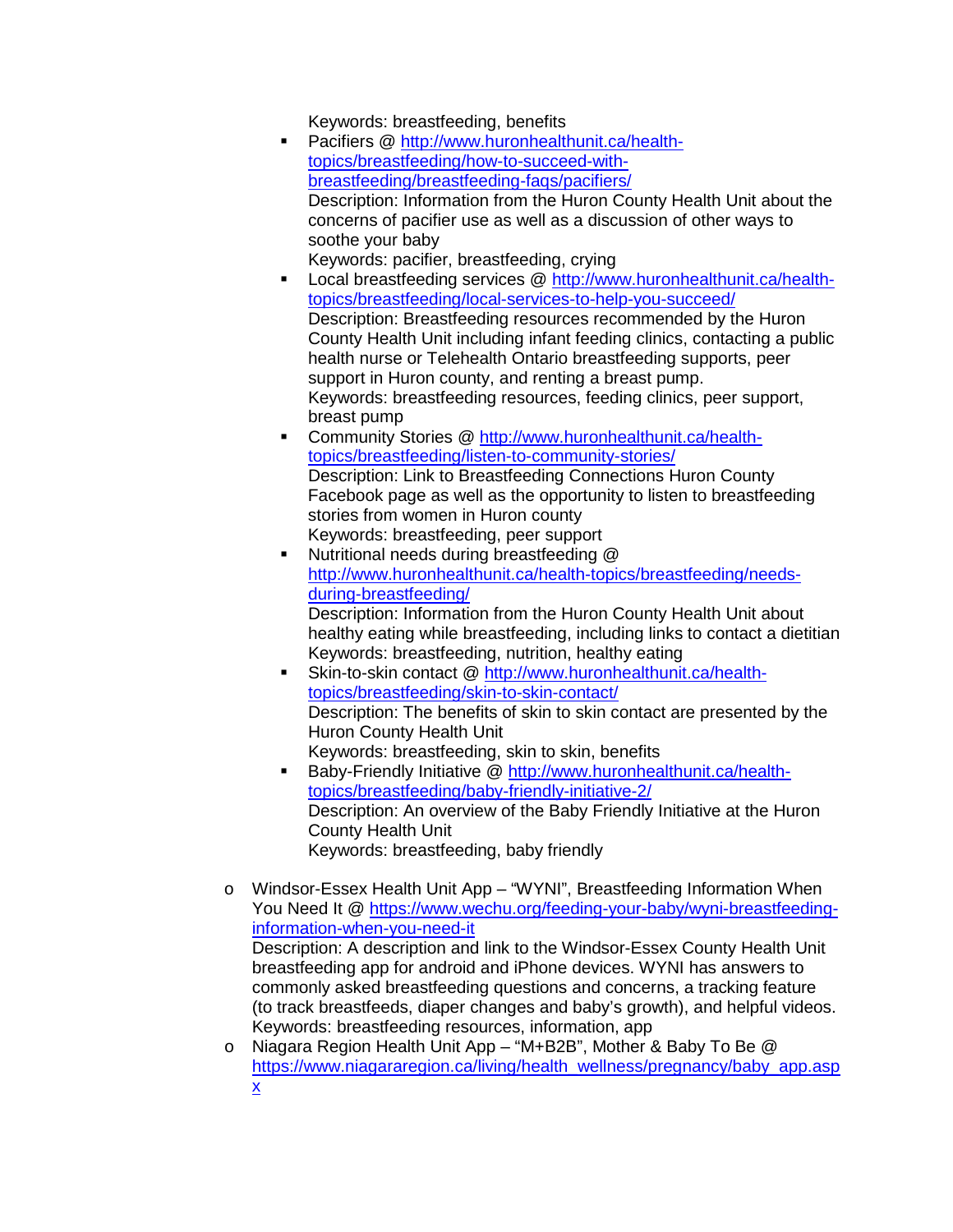Description: A link to the Niagara Region Health Unit prenatal app for Apple devices. M+B2B allows you to plan for pregnancy, create a birth plan, understand transition to parenting concerns, and track your baby's sleeping, crying and feeding information.

Keywords: Pregnancy information, breastfeeding resources, app o Bilingual Online Ontario Breastfeeding Services @

<http://ontariobreastfeeds.ca/> Description: An online searchable directory of breastfeeding services such as clinics, drop-ins, telephone helplines and more in Huron County and all of Ontario.

Keywords: breastfeeding resources, peer support, feeding clinic

- o Online breastfeeding and co-parenting course @ <http://www.breastfeedinginfoforparents.ca/> Description: An online course for parents to learn about the benefits of breastfeeding, how to breastfeed, how to support your breastfeeding partner and a discussion of some common breastfeeding concerns. Keywords: breastfeeding information, latching, positions, breastfeeding challenges, caring for mom
- o Motherisk @<http://www.motherisk.org/> Description: A website resource with information on what medications or herbals are safe to take during pregnancy and breastfeeding. Keywords: breastfeeding, medications
- o KellyMom: Evidence Based Breastfeeding & Parenting @ <http://kellymom.com/> Description: A website resource with information about breastfeeding including information about common concerns.

Keywords: breastfeeding information, breastfeeding challenges

- Video links to include:
	- o Breastfeeding after Caesarean section at [http://trilliumhealthpartners.ca/patientservices/womens/Pages/breastfeeding](http://trilliumhealthpartners.ca/patientservices/womens/Pages/breastfeeding-after-caesarean-birth.aspx)[after-caesarean-birth.aspx](http://trilliumhealthpartners.ca/patientservices/womens/Pages/breastfeeding-after-caesarean-birth.aspx)

Description: A video discussing breastfeeding tips after having a C-section including the importance of skin to skin, positioning, hand expression and how to know your baby is getting enough milk.

Keywords: breastfeeding information, skin to skin, Caesarean section, hand expression, getting enough

o How to express milk by hand at [https://www.youtube.com/watch?v=VuW1ZLwkag4&feature=player\\_embedde](https://www.youtube.com/watch?v=VuW1ZLwkag4&feature=player_embedded) [d](https://www.youtube.com/watch?v=VuW1ZLwkag4&feature=player_embedded)

Description: A video demonstrating how to express milk by hand to help relieve engorgement or because baby is not able to breastfeed due to medical issues

Keywords: breastfeeding information, hand expression

o Holding your baby skin to skin at [https://www.youtube.com/watch?v=](https://www.youtube.com/watch?v=-msBIFbYw7Y&feature=player_embedded) [msBIFbYw7Y&feature=player\\_embedded](https://www.youtube.com/watch?v=-msBIFbYw7Y&feature=player_embedded) Description: A video discussing the importance of skin to skin in breastfeeding success Keywords: breastfeeding information, skin to skin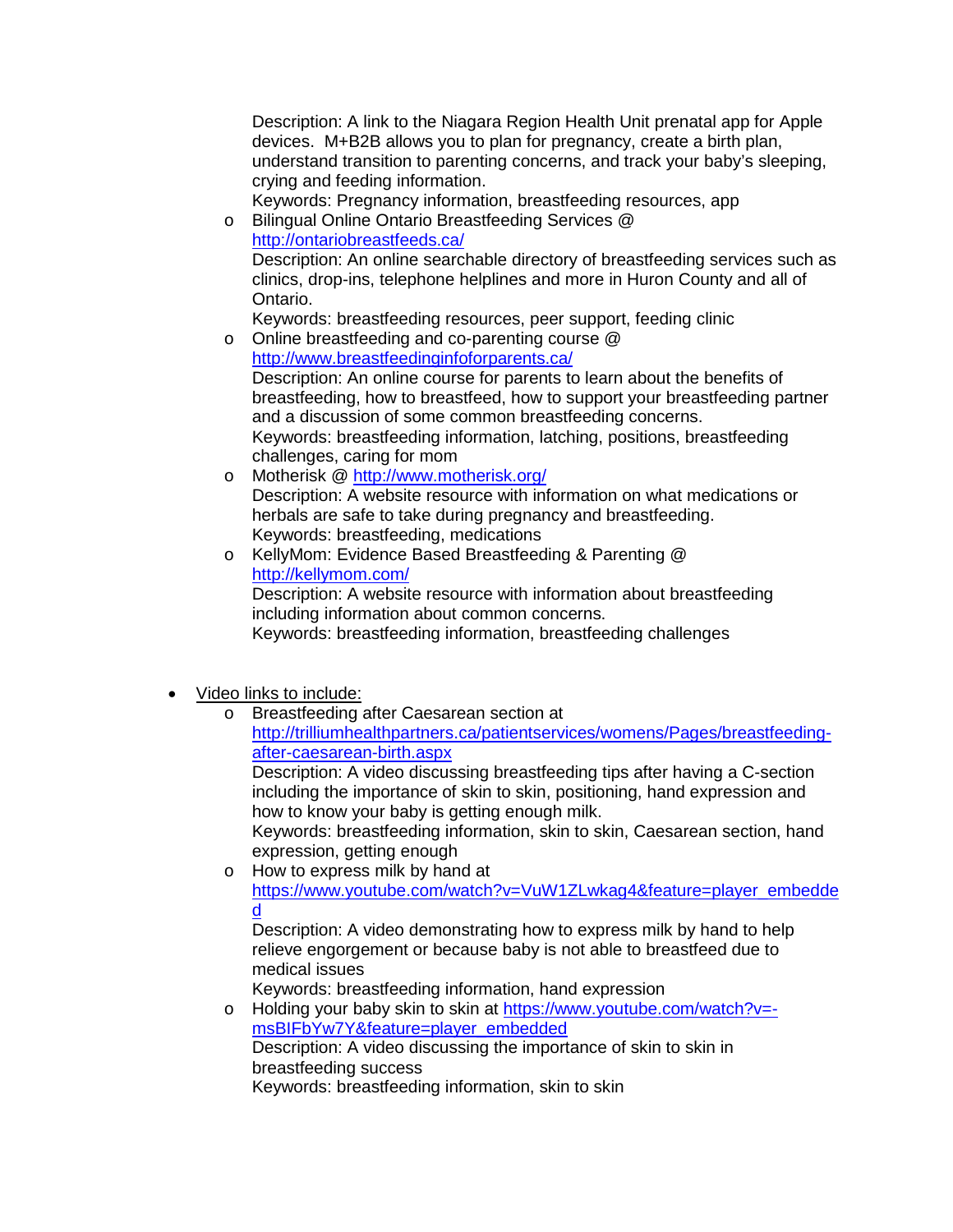o Baby-led latching/following your baby's cues at [https://www.youtube.com/watch?v=99vr-L-o2Uk&feature=player\\_embedded](https://www.youtube.com/watch?v=99vr-L-o2Uk&feature=player_embedded) Description: A video discussing looking for baby's cues that indicate their need to breastfeed as well as baby-led latching and the importance of skin to skin

Keywords: cues, breastfeeding positions, skin to skin

o Effective latch on breast at [https://www.youtube.com/watch?v=8yJkypzlf2s&feature=player\\_embedded](https://www.youtube.com/watch?v=8yJkypzlf2s&feature=player_embedded) Description: A video demonstrating a good latch and the importance of skin to skin

Keywords: Skin to skin, latching, breastfeeding positions

o How to position the baby at the breast at [https://www.youtube.com/watch?v=u\\_PskvR9AKM&feature=player\\_embedde](https://www.youtube.com/watch?v=u_PskvR9AKM&feature=player_embedded) [d](https://www.youtube.com/watch?v=u_PskvR9AKM&feature=player_embedded)

Description: A video demonstrating breastfeeding positions Keywords: Breastfeeding positions

- o Frequently Asked Breastfeeding Question Videos:
	- Do I have enough milk for my growing baby? [https://www.youtube.com/watch?feature=player\\_embedded&v=UnatV](https://www.youtube.com/watch?feature=player_embedded&v=UnatVHo-Q5k) [Ho-Q5k](https://www.youtube.com/watch?feature=player_embedded&v=UnatVHo-Q5k)

Description: A video discussing how you know if your baby is getting enough milk when breastfeeding and also baby's hunger cues. Keywords: breastfeeding information, getting enough, cues

 I think my milk supply is low. How can I up my supply? [https://www.youtube.com/watch?v=DeEaKdOzFs4&feature=player\\_e](https://www.youtube.com/watch?v=DeEaKdOzFs4&feature=player_embedded) [mbedded](https://www.youtube.com/watch?v=DeEaKdOzFs4&feature=player_embedded)

Description: A video discussing increasing your milk supply including breast compression, hand expression, skin to skin and frequent breastfeedings with a good latch

Keywords: breastfeeding information, hand expression, skin to skin, latching

 Does my diet affect the baby through my milk? [https://www.youtube.com/watch?v=ZCXmglxOtzA&feature=player\\_em](https://www.youtube.com/watch?v=ZCXmglxOtzA&feature=player_embedded) [bedded](https://www.youtube.com/watch?v=ZCXmglxOtzA&feature=player_embedded)

Description: A video discussing if diet can affect your baby through breastmilk as well as self-care for breastfeeding moms. Keywords: breastfeeding information, nutrition, healthy eating, caring for mom

 Can I drink alcohol while I'm breastfeeding? [https://www.youtube.com/watch?v=X7WyOjSij3M&feature=player\\_em](https://www.youtube.com/watch?v=X7WyOjSij3M&feature=player_embedded) [bedded](https://www.youtube.com/watch?v=X7WyOjSij3M&feature=player_embedded)

Description: A video discussing alcohol consumption while breastfeeding.

Keywords: breastfeeding information, healthy eating, alcohol use

 Can I get pregnant while I'm breastfeeding? [https://www.youtube.com/watch?v=1fHHNo2xL1E&feature=player\\_e](https://www.youtube.com/watch?v=1fHHNo2xL1E&feature=player_embedded) [mbedded](https://www.youtube.com/watch?v=1fHHNo2xL1E&feature=player_embedded)

Description: A video discussing birth control options during breastfeeding.

Keywords: breastfeeding information, birth control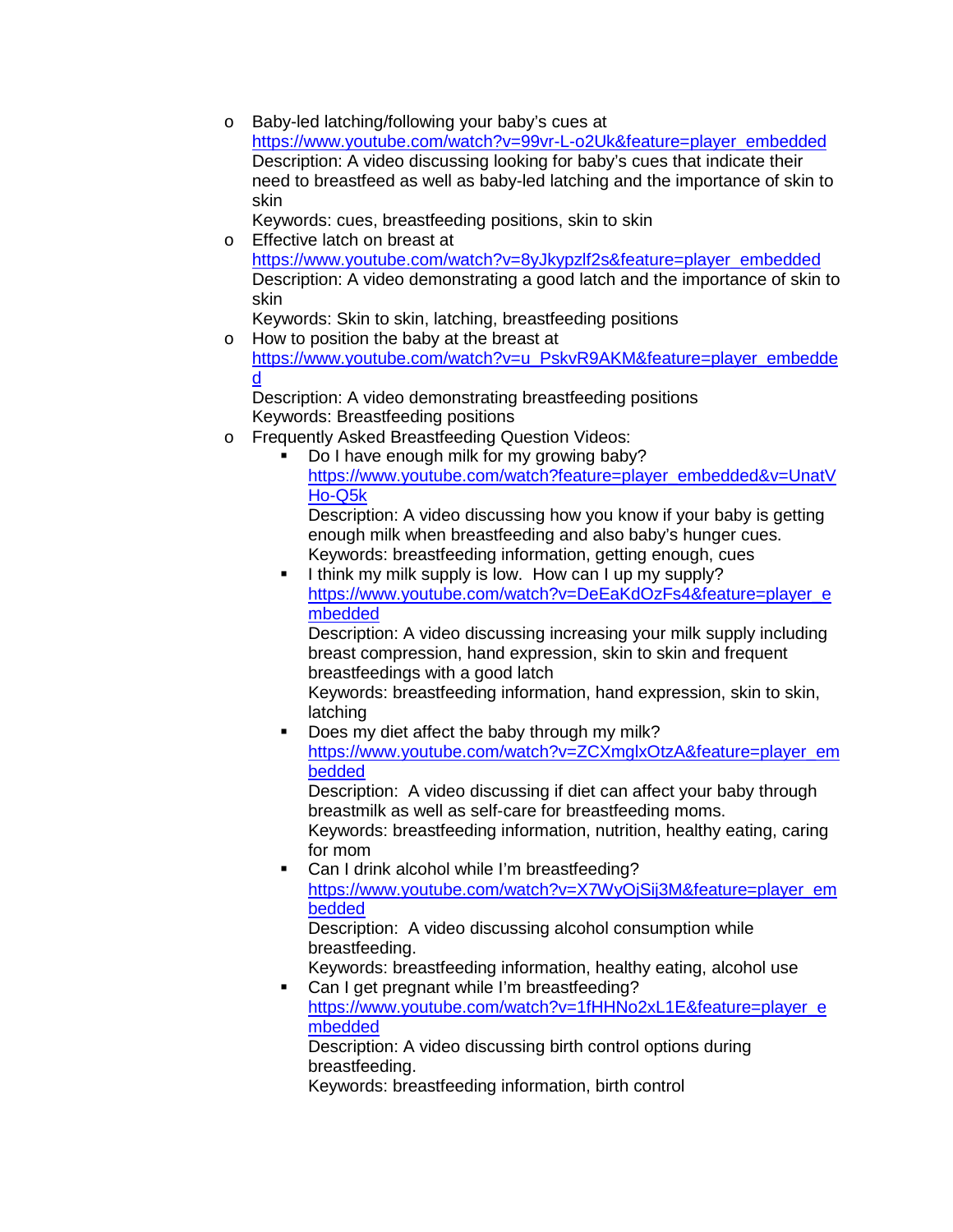- Can I take some medications while I breastfeed? [https://www.youtube.com/watch?v=XHP28](https://www.youtube.com/watch?v=XHP28-t_niU&feature=player_embedded) [t\\_niU&feature=player\\_embedded](https://www.youtube.com/watch?v=XHP28-t_niU&feature=player_embedded) Description: A video discussing medication use during breastfeeding. Keywords: breastfeeding information, medication use
- o Natural Breastfeeding Videos by Nancy Mohrbacher
	- If baby struggles at breast, what can I do? <https://youtu.be/3WSQzz1uqiI> Description: A video discussing breastfeeding positions and challenges Keywords: Breastfeeding challenges and breastfeeding positions
	- **How do Natural Breastfeeding positions compare with others?** <https://youtu.be/rHXolgD4r44> Description: A video discussing the laid back position to breastfeed Keywords: Breastfeeding positions
	- **Natural Breastfeeding How-Tos** [https://youtu.be/diuGQhbjC6s?list=PLpJt\\_90JhxkPJ6wQ-](https://youtu.be/diuGQhbjC6s?list=PLpJt_90JhxkPJ6wQ-6VNggkqw0aWCfRD3)[6VNggkqw0aWCfRD3](https://youtu.be/diuGQhbjC6s?list=PLpJt_90JhxkPJ6wQ-6VNggkqw0aWCfRD3) Description: A video demonstrating the laid-back or natural breastfeeding position.

Keywords: Breastfeeding positions

- Can I see Natural Breastfeeding positions in action? <https://youtu.be/ZJan8xCNgY4> Description: A video discussing and demonstrating tips for natural breastfeeding positions Keywords: breastfeeding positions
- **What feeding positions work if I'm large breasted?** <https://youtu.be/584nv1oNxvw> Description: A video demonstrating tips to use the laid-back/natural breastfeeding position when you have larger breasts. Keywords: breastfeeding positions
- How do I know my baby's done breastfeeding? <https://youtu.be/8psFNbWvSCM> Description: A video discussing how you know your baby is done breastfeeding Keywords: breastfeeding information, getting enough, cues
- What adjustments make early breastfeeding easier? <https://youtu.be/diuGQhbjC6s> Description: A video discussing the three adjustments that make natural breastfeeding easier Keywords: breastfeeding positions
- How do I get my baby to open wide? <https://youtu.be/d8SI4XKkOl8> Description: A video discussing tips for getting a good latch Keywords: breastfeeding positions, latching
- **When should I switch breasts?** <https://youtu.be/fV1o7nP5asM> Description: A video discussing when to switch sides when breastfeeding Keywords: breastfeeding information